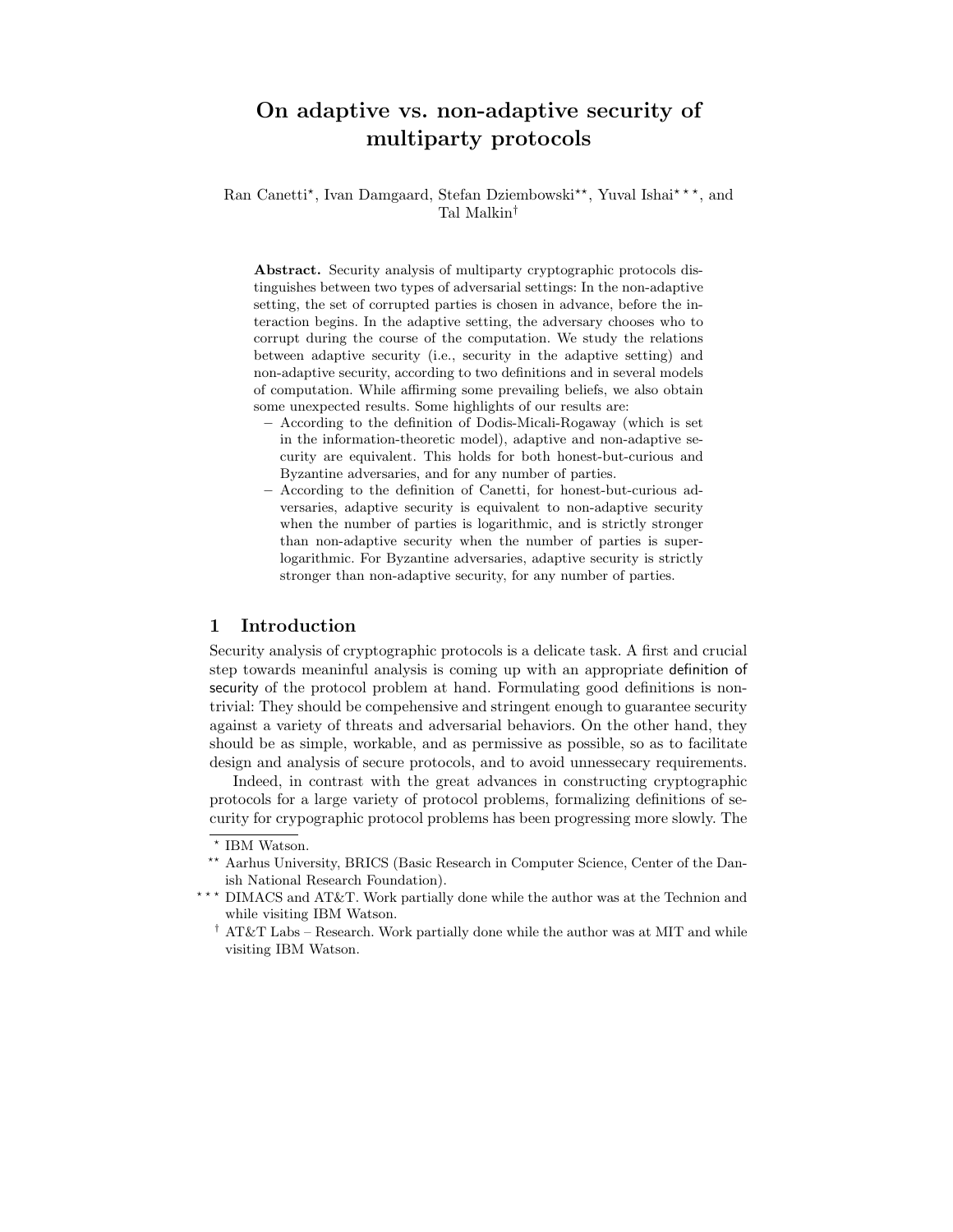### 262 Ran Canetti et al.

first protocols appearing in the literature use only intuitive and ad-hoc notions of security, and rigorous security analysis was virtually non-existent. Eventually, several general definitions of security for cryptographic protocols have appeared in the literature. Most notable are the works of Goldwasser and Levin [gl90], Micali and Rogaway [mr91], Beaver [b91], Canetti [c00] and Dodis and Micali [DM00] (that concentrate on the task of secure function evaluation [y82,y86,gmw87]), and Pfitzmann and Waidner [pw94], Pfitzmann Schunter and Waidner [psw00], and Canetti [c00a] (that discuss general reactive tasks). In particular, only recently do we have precise and detailed definitions that allow rigorous study of "folklore beliefs" regarding secure protocols.

This work initiates a comparative study of notions of security, according to different definitions. We concentrate on secure function evaluation, and in particular the following aspect. Adversarial behavior of a computational environment is usually modelled via a single algorithmic entity, the adversary, the capabilities of which represent the actual security threats. Specifically, in a network of communicating parties the adversary is typically allowed to control (or, corrupt) some of the parties. Here the following question arises: How are the corrupted parties chosen? One standard model assumes that the set of corrupted parties is fixed before the computation starts. This is the model of non-adaptive adversaries. Alternatively, the adversary may be allowed to corrupt parties during the course of the computation, when the identity of each corrupted party may be based on the information gathered so far. We call such adversaries adaptive.

Indeed, attackers in a computer network (hackers, viruses, insiders) may break into computers during the course of the computation, based on partial information that was already gathered. Thus the adaptive model seems to better represent realistic security threats, and so provide a better security guarantee. However, defining and proving security of protocols is considerably easier in the non-adaptive model. One quintessential example for the additional complexity of guaranteeing adaptive security is the case of using encryption to transform protocols that assume ideally secure channels into protocols that withstand adversaries who hear all the communication. In the non-adaptive model standard Chosen-Ciphertext-Attack secure encryption [DDN91,cs98,s99] (or even plain semantically secure encryption [gm84], if used appropriately) is sufficient. To obtain adaptively secure encryption, it seems that one needs to either trust data erasures  $[BH92]$ , or use considerably more complex constructs  $[CFGN96,B97,DN00]$ .

Clearly, adaptive security implies non-adaptive security, under any reasonable definition of security. However, is adaptive security really a stronger notion than non-adaptive security? Some initial results (indicating clear separation in some settings) are provided in [CFGN96]. On the other hand, it is a folklore belief that in an "information theoretic setting" adaptive and non-adaptive security should be equivalent. Providing more complete answers to this question, in several models of computation, is the focus of this work. While some of our results affirm common beliefs, other results are quite surprising, and may considerably simplify the design and analysis of protocols.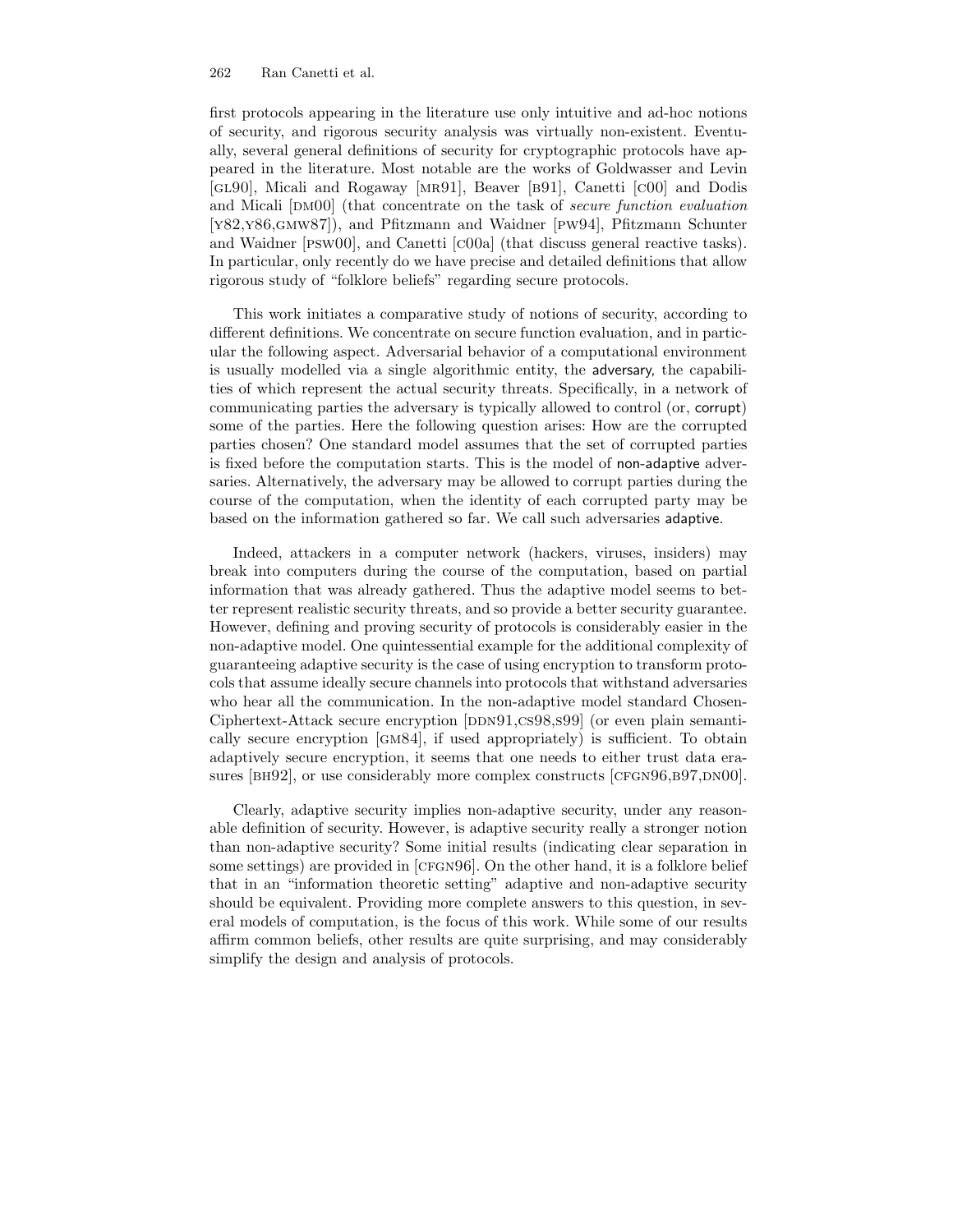Models of computation. We study the additional power of adaptive adversaries in a number of standard adversary models, and according to two definitions (the definition of Dodis, Micali, and Rogaway  $[MR91,DM00]$ , and that of Canetti [c00]). To develop the necessary terminology for presenting our results let us very shortly outline the structure of definitions of security of protocols. (The description below applies to both definitions. The  $[MR91,DM00]$  definition imposes some additional requirements, sketched in a later section.)

As mentioned above, both definitions concentrate on the task of Secure Function Evaluation. Here the parties wish to jointly evaluate a given function at a point whose value is the concatenation of the inputs of the parties. In a nutshell, protocols for secure function evaluation are protocols that "emulate" an ideal process where all parties privately hand their inputs to an imaginary trusted party who privately computes the desired results, hands them back to the parties, and vanishes. A bit more precisely, it is required that for any adversary  $A$ , that interacts with parties running a secure protocol  $\pi$  and induces some global output distribution, there exists an "ideal-process" adversary  $S$ , that manages to obtain essentially the same global output distribution in the ideal process. The global output contains the adversary's output (which may be assumed to be his entire view of the computation), together with the identities and outputs of the uncorrupted parties. (Adversary  $S$  is often called a simulator, since it typically operates by simulating a run of  $\mathcal{A}$ .) The following parameters of the adversarial models turn out to be significant for our study.

- Adversarial activity: The adversary may be either passive (where even corrupted parties follow the prescribed protocol, and only try to gather additional information), or active, where corrupted parties are allowed to arbitrarily deviate from their protocol. Passive (resp., active) adversaries are often called honest-but-curious (resp., Byzantine).
- Number of players: We distinguish between the case of a small number of players, where n, the number of players, is  $O(\log k)$ , and a large number of players, where n is  $\omega(\log k)$ . (Here k is the security parameter.)
- Complexity of adversaries: We consider three cases. Information-Theoretic (IT) security does not take into account any computational complexity considerations. That is, both adversaries  $A$  and  $S$  have unbounded resources regardless of each other's resources. Universal security allows A unbounded resources, but requires  $S$  to be efficient (i.e., expected polynomial) in the complexity of  $A$ . Computational security restricts both  $A$  and  $S$  to expected polynomial time (in the security parameter). Note that universal security implies both IT security and computational security (all other parameters being equal). However, IT security and computational security are incomparable. See [c00] for more discussion on the differences between these notions of security and their meaning.
- Quality of emulation: We consider either perfect emulation (where the output distributions of the real-life computation and of the ideal process must be identically distributed), or statistical emulation (where the output distri-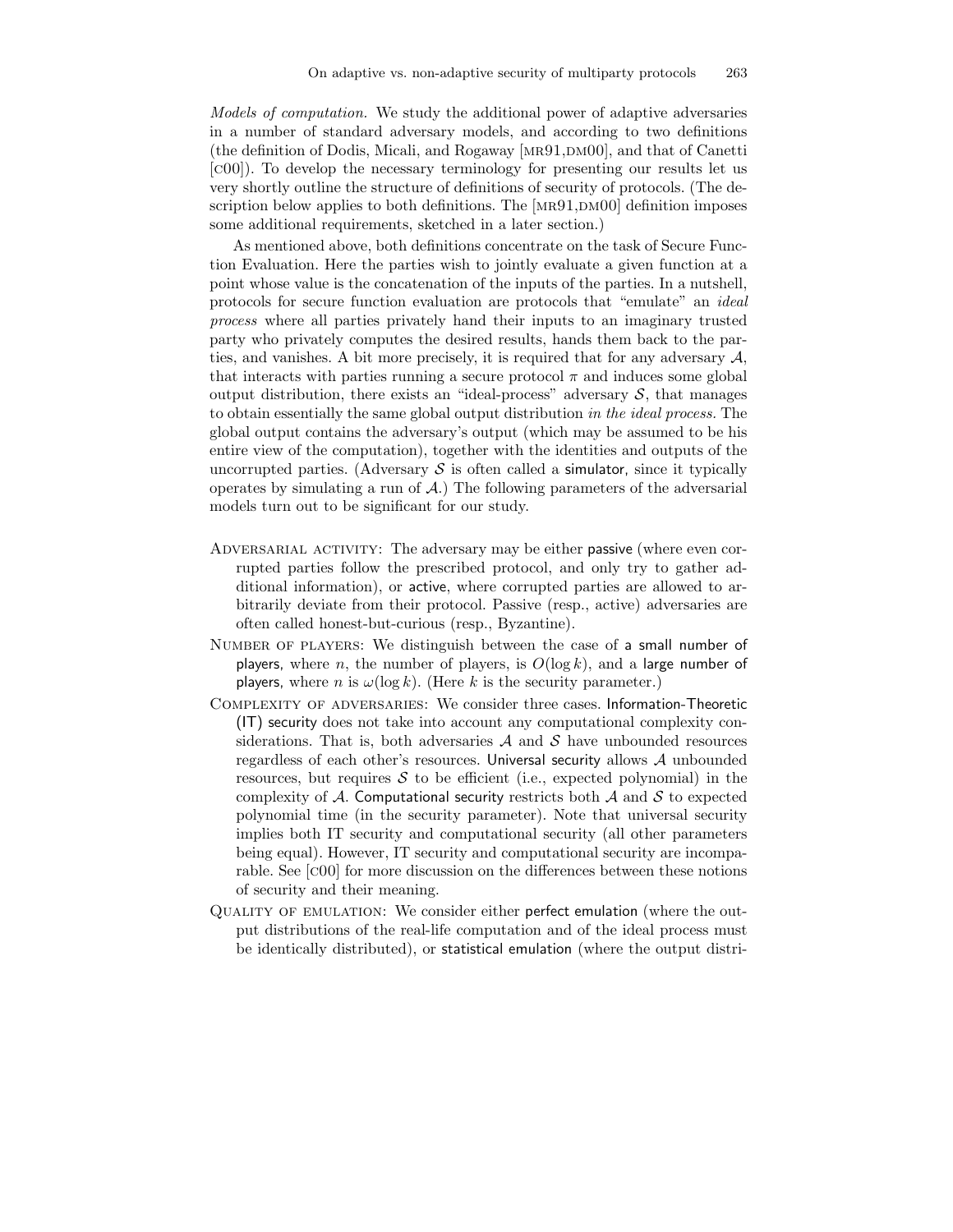butions shuld be statistically indistinguishable), or computational emulation (where the output distributions shuld be computationally indistinguishable).

The rest of the Introduction overviews the state of affairs regarding the added power of adaptivity, as discovered by our investigation. We do not attempt here to explain "why" things are as they are. Such (inevitably subjective) explanations require more familiarity with the definitions and are postponed to the body of the paper.

Our results: Canetti's definition. This definition is stated for several models of computation. We concentrate by default on the secure channels model, where the communication channels are perfectly secret and universal security is required. The same results hold also for the computational setting, where the adversary sees all communication but is restricted to polynomial time. Finally, we also consider a weaker variant of this definition, not considered in [c00], where only IT security is required (and the communication channels are secure).

The most distinctive parameter here seems to be whether the adversary is active or passive. If the adversary is active (i.e., Byzantine) then adaptive security is strictly stronger than non-adaptive security, regardless of the values of all other parameters. We show this via a protocol for three parties, that is nonadaptively universally secure with perfect emulation, but adaptively insecure, even if the adversary is computationally bounded and we are satisfied with computational emulation. This is the first such example involving only a constant number of players, for *any* constant.

In the case of passive adversaries the situation is more involved. Out of the nine settings to be considered (IT, universal, or computational security, with perfect, statistical, or computational emulation), we show that for one – IT security and perfect emulation – adaptive and non-adaptive security are equivalent, for any number of players. In all other eight settings we show that, roughly speaking, adaptive security is equivalent to non-adaptive security when the number of players is small, and is strictly stronger when the number of players is large. We elaborate below.

For a large number of players, it follows from an example protocol shown in [cfgn96] that for statistical or computational emulation, adaptive security is strictly stronger than non-adaptive security. We show separation also for perfect emulation, where universal or computational security is required. We complete the picture by showing that for a small number of players, and perfect emulation, adaptive and non-adaptive security are equivalent. Equivalence holds even in the case of statistical or computational emulation, if n is  $O(\log k/\log \log k)$ . (Notice that there is a small gap between this equivalence result and the known separating example for  $n \in \omega(\log k)$ . To close this gap, we also show that if one relaxes slightly the demands to the complexity of simulators and allows them to be expected polynomial time except with negligible probability, then this gap can be closed: equivalence holds for all  $n \in O(\log k)$ . In many cases, this definition of "efficient simulation" seems to be as reasonable as the standard one.)

Equivalence of adaptive and non-adaptive security for the case of passive adversaries and a small number of players is very good news: Many protocol prob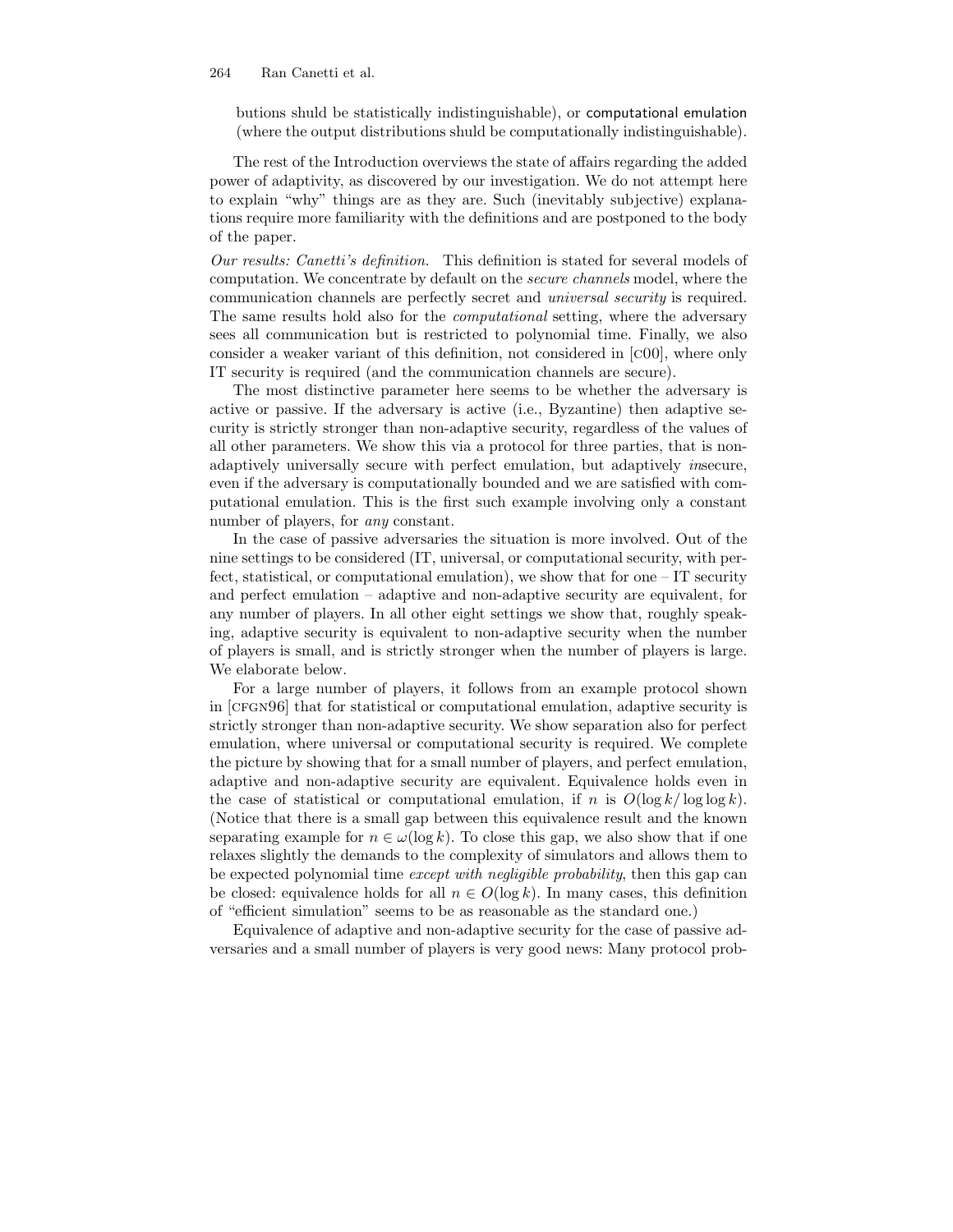lems (for instance, those related to threshold cryptography) make most sense in a setting where the number of parties is fixed. In such cases, when concentrating on passive adversaries, adaptivity comes "for free", which significantly simplifies the construction and analysis of these protocols.

Our results: Dodis-Micali-Rogaway definition. This definition holds for the secure channels setting only. It is incomparable to the definition of  $[CO0]$ : On the one hand, it makes a number of additional requirements. On the other hand, only IT security is required. Here, to our surprise, adaptive and non-adaptive security turn out to be equivalent, even for active adversaries, and regardless of the number of players.

Two properties of the Dodis-Micali-Rogaway definition are essential for our proof of equivalence to work. The first is that only IT security is required. The second property may be roughly sketched as follows. It is required that there exists a stage in the protocol execution where all the parties are "committed" to their contributed input values; this stage must occur strictly before the stage where the output values become known to the adversary. (In order to formally state this requirement one needs to make some additional technical restrictions, amounting to what is known in the jargon as "one-pass black-box simulation". See more details within.)

Organization. Section 2 presents our results relating to the definition of [c00]. Section 3 presents our results relating to the definition of Dodis-Micali-Rogaway.

# 2 Adaptivity vs. Non-adaptivity in the definition of Canetti

This section describes our results relative to the [c00] definition of security. The main aspects of the definition that we will rely on were shortly described in the Introduction. A more detailed overview is deleted for lack of space and appears in the full version of this work [CDDIM01]. Section 2.1 shows a separating example for the case of active adversary, Section 2.2 describes separating examples for passive adversary and a large number of players, Section 2.3 proves the equivalence for passive adversaries and a small number of players, and Section 2.4 shows the equivalence for passive adversaries in the setting of IT security and perfect emulation.

# 2.1 Separation for active adversaries

This section shows that adaptive and non-adaptive security are not equivalent in the case of active adversaries, for all settings considered here: informationtheoretic, universal, and computational security, with perfect, statistical, or computational emulation. This is proved by an example of a simple protocol for secure function evaluation which is non-adaptively secure, but adaptively insecure, in all above settings.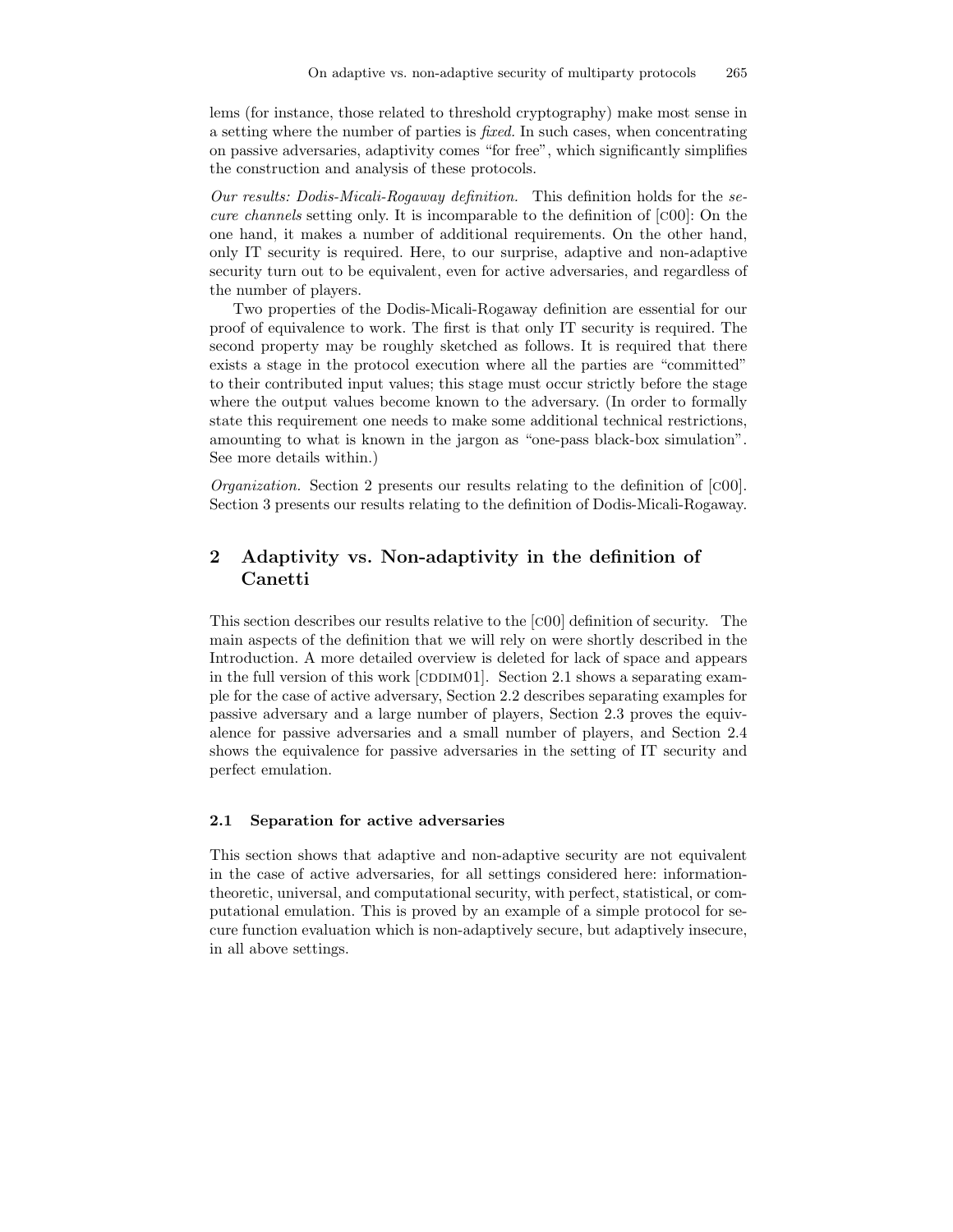266 Ran Canetti et al.

Our protocol involves three players  $D, R_1, R_2$ , where  $R_1, R_2$  have no input, and D's input consists of two bits  $s_1, s_2 \in \{0, 1\}$ . The function  $f_{\text{act}}$  to be computed is the function that returns no output for  $D$ ,  $s_1$  for  $R_1$ , and  $s_2$  for  $R_2$ . The adversary structure  $\beta$  (the collection of player subsets that can be corrupted) contains all subsets of  $\{D, R_1\}$ , namely the only restriction is that  $R_2$  cannot be corrupted. The protocol  $\pi_{\text{act}}$  proceeds as follows.

1. D sends  $s_1$  to  $R_1$ .

2. D sends  $s_2$  to  $R_2$ .

3. Each  $R_i$  outputs the bit that was sent to it by  $D$ , and terminates.  $D$  outputs nothing and terminates.

**Claim 1** The protocol  $\pi_{\text{act}}$  non-adaptively, perfectly emulates  $f_{\text{act}}$  with universal security, against active adversary structure  $\beta$ .

*Proof.* Consider a non-adaptive real-life adversary  $A$  that corrupts  $D$ . The idealprocess simulator  $S$  proceed as follows.  $S$  corrupts  $D$  in the ideal model, and provides A with the inputs  $s_1, s_2$  of D. A generates  $s'_1$  to be sent to  $R_1$  and  $s'_2$ to be sent to  $R_2$ . S gives  $s'_1, s'_2$  to the trusted party as D's input, outputs  $\mathcal{A}$ 's output, and terminates. It is easy to see that the global output generated by  $\mathcal S$ in the ideal model is identical to the global output with the real-life  $\mathcal{A}$ .

The above simulator can be easily modified for the case that  $A$  breaks into both D and  $R_1$  (here S may hand in to the trusted party  $0, s'_2$  as the input of D, where  $s_2'$  is the message prepared by  $A$  to be sent to  $R_2$ ).

Finally, consider A that corrupts only  $R_1$ . The simulator S proceeds as follows. S corrupts  $R_1$  in the ideal model, hands the empty input to the trusted party, and obtains the output  $s_1$  in the ideal model. S then hands  $s_1$  to A as the message that was sent from  $D$  to  $R_1$ , outputs  $A$ 's output, and terminates. Again it is easy to see that the global output generated by  $S$  is identical to the global output with  $\mathcal{A}$ .

**Claim 2** The protocol  $\pi_{\text{act}}$  is adaptively insecure for evaluating the function  $f_{\text{act}}$ , with either universal, IT or computational security, against active adversary structure B.

*Proof.* We show an adaptive efficient real life adversary  $A$ , such that there is no (even computationally unbounded) adaptive ideal-model adversary (simulator) S that can emulate the global view induced by  $A$  (even if the emulation is only required to be computational). Intuitively, the goal of our adversary is to ensure that whenever  $s_1 = s_2$ ,  $R_2$  will output 0, whereas we do not care what happens in other cases. A starts by corrupting  $R_1$  and receiving  $s_1$  in the first stage of the protocol. If  $s_1 = 0$ , A terminates. If  $s_1 = 1$ , A corrupts D and sends  $s_2' = 0$ to  $R_2$  in the second stage of the protocol.

To prove that this A cannot be simulated in the ideal world, note that in the real world, A never corrupts D when D's input is  $s_1 = s_2 = 0$ , but always corrupts D when D's input is  $s_1 = s_2 = 1$ . In both these cases,  $R_2$  always outputs 0. Now let  $S$  be an arbitrary unbounded adaptive ideal-process simulator.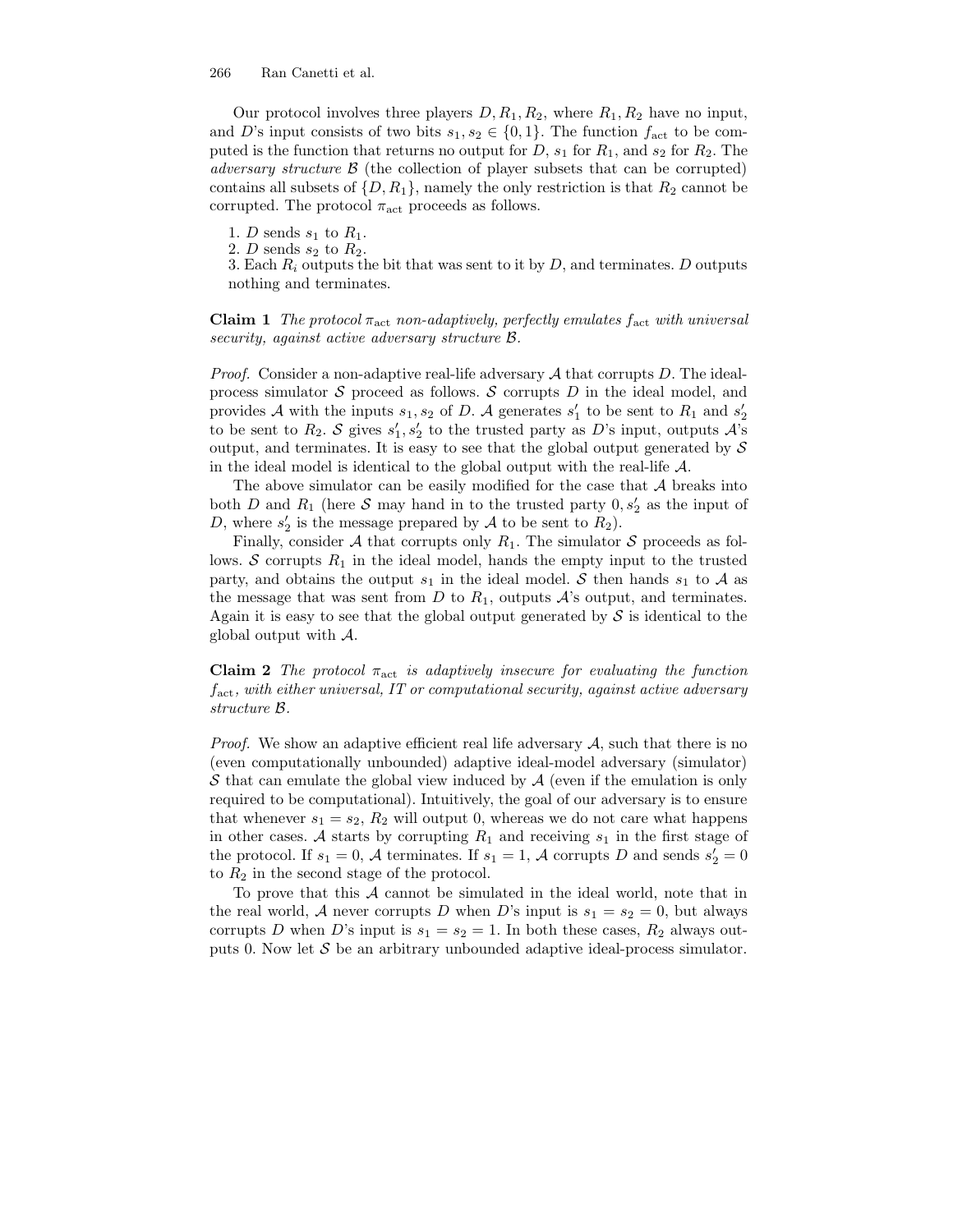(Below "overwhelming probability" refers to  $1-neg$  for some negligible function neg.) If, when interacting with S in the ideal model, whenever  $s_1 = s_2 = 1, R_2$ outputs 0 with overwhelming probability, then it must be that with overwhelming probability, whenever  $s_1 = s_2 = 1$ , S corrupts D before D hands  $s_1, s_2$  to the trusted party. However, in the ideal process, before the trusted party takes the inputs and computes the function, corrupting a party provides only its input, and no other information. Thus, in our case, before D is corrupted  $\mathcal S$  cannot gain any information. It follows that S corrupts D before D hands  $s_1, s_2$  to the trusted party with the same probability for any input  $s_1, s_2$ , and in particular when the input is  $s_1 = s_2 = 0$ . However in the real world, A never corrupts D in this case, and so the global views are significantly different.

Claim 1 and Claim 2 together imply that our example separates adaptive security from non-adaptive security for active adversaries in all settings considered. Thus we have:

**Theorem 3.** For active adversaries, adaptive security is strictly stronger than non-adaptive security, under any notion of security, as long as there are at least three parties.

Discussion. The essential difference between adaptive and non-adaptive security is well captured by the simplicity of the protocol used in our separating example, which at first look may seem like a very "harmless" protocol. Indeed,  $\pi_{\text{act}}$  is a straight-forward implementation of the function  $f_{\text{act}}$ , which just "mimics" the ideal-world computation, replacing the trusted party passing input from one party to the output of another party, by directly sending the message between the parties. For the non-adaptive setting, this intuition translates into a proof that any adversary  $A$  can be simulated by an adversary  $S$  in the ideal world. However, as we have shown, the protocol is susceptible to an attack by an adaptive adversary.

In the heart of this separation is the idea that some information in the protocol (the value of  $s_1$  in our example) is revealed prematurely before the parties have "committed" to their inputs. Thus, an adaptive adversary may take advantage of that by choosing whether to corrupt a party (and which one) based on this information, and then changing the party's input to influence the global output of the execution.

On the other hand, as we will show, for a passive adversary and information theoretic security, non-adaptive security is equivalent to adaptive security. This may suggest the intuition that even for active adversaries, in the informationtheoretic setting, adaptive and non-adaptive security may be equivalent for a subclass of protocols that excludes examples of the above nature; that is, for protocols where "no information is revealed before the parties have committed to their inputs". This is in fact the case for many existing protocols (cf., [BGW88,CDM98]), and furthermore, the definition of Dodis-Micali-Rogaway requires this condition. In Section 3 we indeed formalize and prove this intuition, showing equivalence for the definition of Dodis-Micali-Rogaway.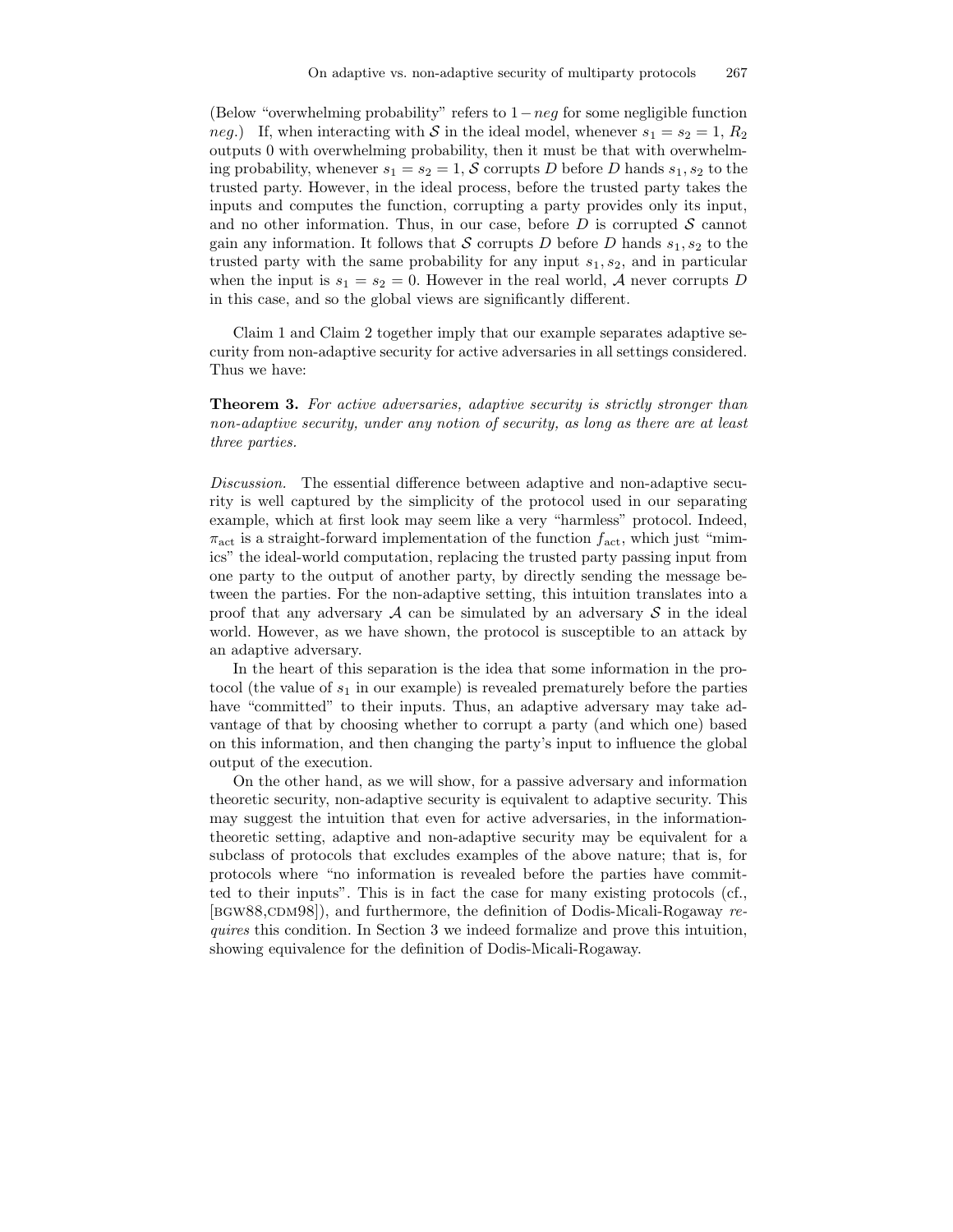Finally, we remark that for two parties and active adversaries, the situation is more involved: In the IT setting, adaptive security is equivalent to non-adaptive security. In the universal and computational settings, we have a separating example showing that adaptive security is strictly stronger, assuming perfectly hiding bit-commitment exists (which holds under standard complexity assumptions). However, this example heavily relies on a technical requirement, called post-execution corruptibility (PEC), which is part of the definition of adaptive security, needed in order to guarantee secure composability of protocols (the technical meaning of the requirement is described along with the definition in  $[CDDIM01]$ . In contrast, the above three party separating example holds in all settings, regardless of whether the PEC requirement is imposed or not.<sup>1</sup>

## 2.2 Separation for passive adversaries and a large number of players

In [CFGN96], Canetti et al. show an example protocol that separates adaptive and non-adaptive security for passive adversaries and a large number of players, when only statistical or computational emulation is required. This separation holds for universal, IT, and computational security. Very roughly, the protocol is based on sharing a secret among a large set of players, making the identity of the set very hard to guess for a non-adaptive adversary, but easy for an adaptive one. We refer the reader to [cfgn96] for details of the example.

To complete the picture, we show an example that, under standard complexity assumptions, separates adaptive and non-adaptive security even when perfect emulation is required, for the universal or computational security model. The example is only sketched here, and the complete proof and definitions of the standard primitives used, are deferred to the final version of the paper.

Our example relies on the existence of perfectly hiding bit commitment schemes and collision-intractable hash functions.<sup>2</sup> For n players, we will need to hash  $n$  commitments in a collision-intractable manner. Thus, the number of players required depends on the strength of the assumption: For  $n$  that is polynomial in the security parameter  $k$ , this is a standard assumption, whereas for  $n = \omega(\log k)$  this requires a stronger assumption. For simplicity, we refer below to a large number of players, instead of making the explicit distinction based on the quality of computational assumption.

The protocol involves players  $P_0, P_1, \ldots, P_n$ , where the input of  $P_0$  is a function  $h$  from a family of collision intractable hash functions, and a public key  $pk$ for a perfectly hiding bit commitment scheme. The input of each other  $P_i$  is a bit  $b_i$ . The output of each player is  $h, pk$ . The protocol proceeds as follows:

1.  $P_0$  sends  $h, pk$  to all other players.

<sup>&</sup>lt;sup>1</sup> The setting of two parties *without* PEC is only of interest if we are considering a 2-party protocol as a standalone application, without composing it with multi-player protocols. For this setting, we can prove equivalence of adaptive and non-adaptive security in the secure channels model or when the simulation is black box.

 $2$  This example is an extension of another example given in [CFGN96], which uses only bit commitment, and works only for black-box simulators.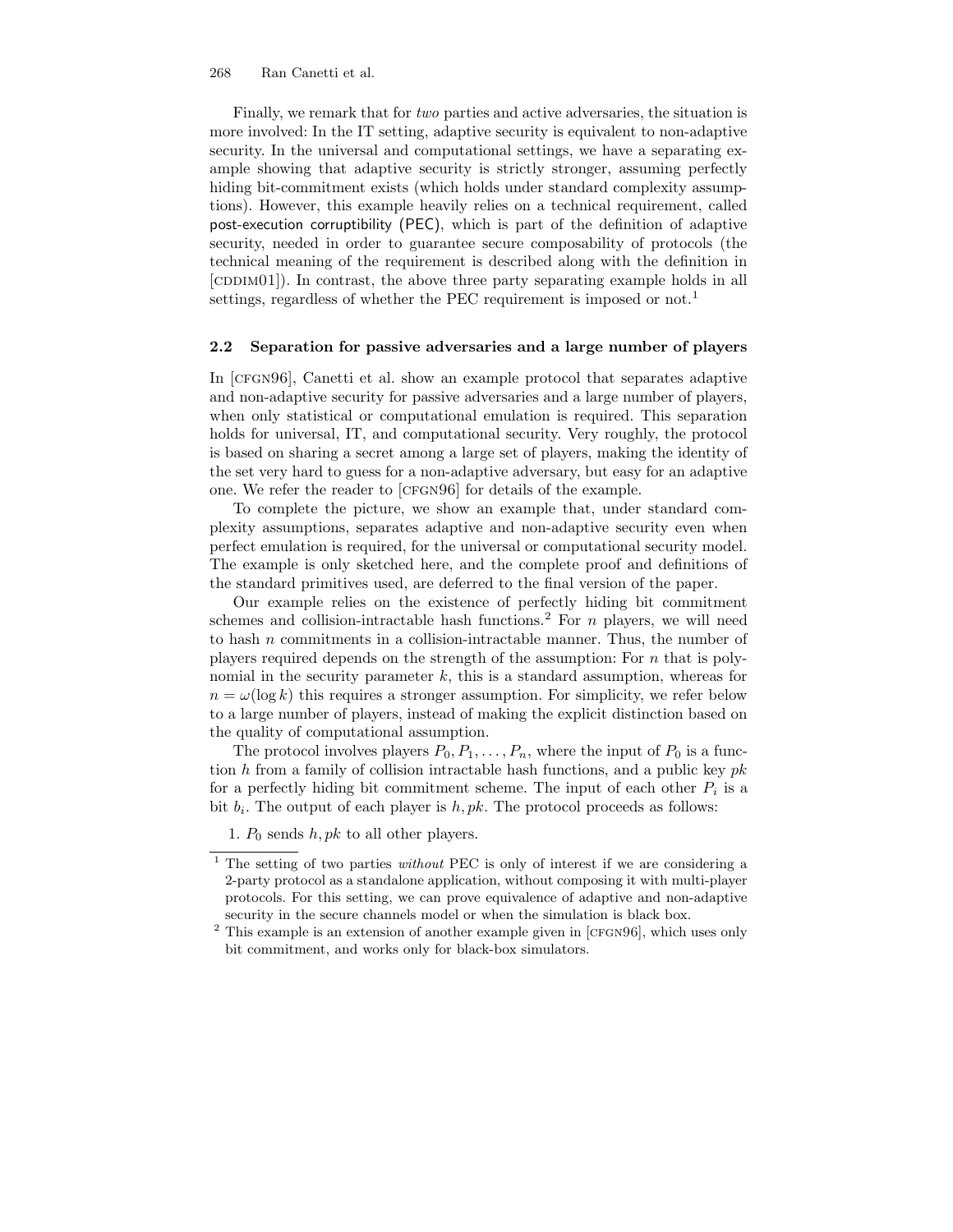2. Each  $P_i$ ,  $i \geq 1$  computes and broadcasts a commitment  $c_i = commit(pk, b_i,$  $r_i$ ).

3. All players output  $h, pk$ .

We allow the adversary to corrupt  $P_0$  and in addition any subset of size  $n/2$  of the other players.

Then this protocol is non-adaptively universally secure, with perfect emulation (since the bit commitment used is perfectly hiding). However, the protocol is adaptively insecure (both universally and computationally): Consider an adversary A that first corrupts  $P_0$ , computes the hash function on all the commitments sent, and interprets it as a subset of  $n/2$  players to which A subsequently breaks. It can then be shown that any simulator for  $A$  can be used to either break the commitment scheme, or find collisions in h.

We thus have the following theorem.

Theorem 4. For passive adversaries and a large number of parties, adaptive security is strictly stronger than non-adaptive security, under all notions of security except IT with perfect emulation. This holds unconditionally for either statistical or computational emulation, and under the assumption that a perfectly hiding bit commitment scheme and a collision intractable hash function family exist, for perfect emulation.

# 2.3 Equivalence for passive adversaries and a small number of parties

This section proves that adaptive and non-adaptive security against a passive adversary are equivalent when the number of parties is small.

Before going into our results, we need to elaborate on a simplifying assumption we make in this section. As previously mentioned, the [c00] definition of adaptive security (as well as [B91,MR91], in different ways) include a special technical requirement, called post-execution corruptibility (PEC). This requirement is in general needed in order to guarantee secure composition of protocols in the adaptive setting (see [CDDIM $[01]$  for more technical details about PEC).

However, in the particular setting of this section, i.e. passive adversaries and a small number of players, it turns out that PEC is an "overkill" requirement for guaranteeing composability of protocols. Very informally, the argument for this is the following. Let  $\pi$  and  $\rho$  be protocols that are adaptively secure without the PEC property. These protocols are (of course) also non-adaptively secure. Since the non-adaptive definition of security is closed under (non-concurrent) composition [c00], it follows that the 'composed' protocol,  $\pi \circ \rho$ , is non-adaptively secure. By our result given below, the composed protocol is also adaptively secure (without PEC).

We conclude that in the setting of this section, PEC is not needed to guarantee adaptively secure composition, and therefore we discuss in this section only results that hold without assuming the PEC requirement.<sup>3</sup>

<sup>&</sup>lt;sup>3</sup> If we were to assume the PEC requirement, we can in fact show a two-party protocol which is non-adaptively secure, but adaptively insecure (this is the same example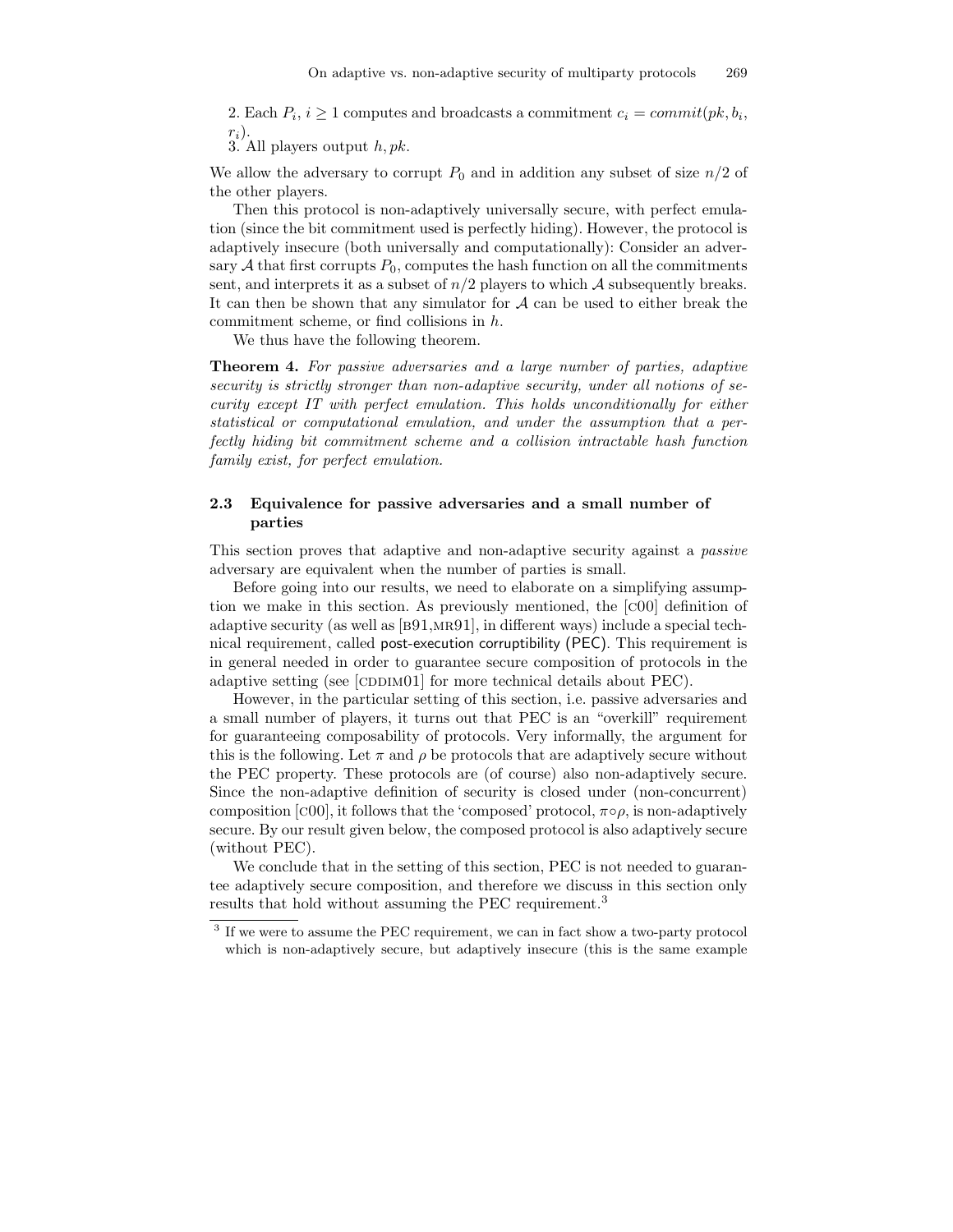We first note that the general definition takes a simpler form in the passive case. In particular, in the passive case we may assume without loss of generality that the real-life adversary waits until the protocol terminates, and then starts to adaptively corrupt the parties; corrupting parties at an earlier stage is clearly of no advantage in the passive case. Similarly, the ideal-process adversary may be assumed to corrupt parties after the ideal function evaluation terminates. To further ease the exposition, we will make in the remainder of this section the following simplifying assumptions: (1) assume that the adversary is deterministic; (2) assume that the function computed by the protocol is deterministic; and (3) ignore auxiliary inputs. The results in this section generalize to hold without the above assumptions.

The card game In attempting to prove equivalence between non-adaptive and adaptive security, it may be helpful to picture the following game. Let  $\mathcal{B}\subseteq 2^{[n]}$  be a monotone adversary structure. The game involves two players, the adversary and the simulator, and n distinct cards. The two players are bound to different rules, as specified below.

- Adversary. When the adversary plays, the faces of the  $n$  cards are picked from some (unknown) joint distribution  $V = (V_1, \ldots, V_n)$  and are initially covered. The adversary proceeds by sequentially uncovering cards according to a fixed deterministic strategy; that is, the choice of the next card to be uncovered is determined by the contents of previously uncovered cards. Moreover, the index set of uncovered cards should always remain within the confines of the structure  $\beta$ . After terminating, the adversary's output consists of the identity and the contents of all uncovered cards.
- **Simulator.** The simulator plays in a different room. It is initially given  $n$  distinct blank cards, all of which are covered. Similarly to the adversary, it is allowed to gradually uncover cards, as long as the set of uncovered cards remains in  $\beta$ . Its goal is to fill the blank uncovered cards with content, so that the final configuration (including the identity and contents of uncovered cards) is "similarly" distributed to the adversary's output. (The precise sense of this similarity requirement will depend on the specific security setting.) Note that unless the simulator has some form of access to the unknown distribution  $V$ , the game would not make much sense. Indeed, we grant the simulator the following type of restricted access to  $V$ . At each stage, when the set of uncovered cards is some  $b \in \mathcal{B}$ , the simulator may freely sample from some fixed distribution  $\tilde{V}_b$  which is guaranteed to be "similar" to  $V_b$ , the restriction of  $V$  to  $b$ . (Again, the type of this similarity depends on the setting.) The  $|\mathcal{B}|$  distributions  $V_b$  may be arbitrarily (or adversarially) fixed, as long as they conform to the above similarity condition.

based on perfectly hiding bit commitment which was mentioned in the end of Section 2.1). Thus, strictly speaking, there is a separation in this setting under the [c00] definition. The results in other sections hold regardless of whether the PEC requirement is imposed or not.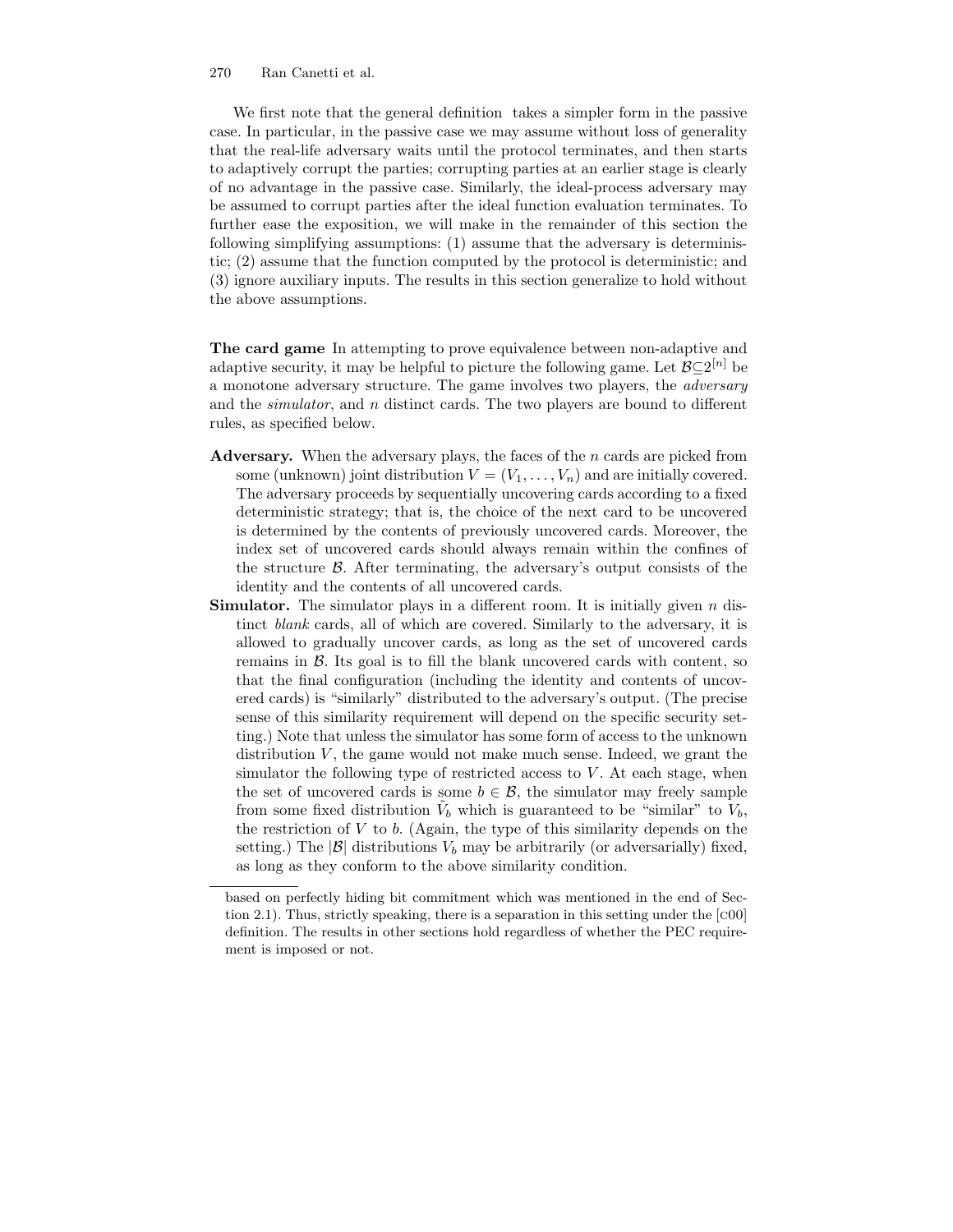Let us briefly explain the analogy between the above game and the question of non-adaptive versus adaptive security. Fix some *n*-party protocol  $\pi$  computing a deterministic function f, and suppose that  $\pi$  is non-adaptively secure against a passive  $\beta$ -limited adversary. The *n* cards correspond to the *n* parties. The distribution  $V$  corresponds to the parties' joint view under an input  $x$ , which is a-priori unknown. Uncovering the *i*-th card by the adversary and learning  $V_i$ corresponds to corrupting the *i*-th party  $P_i$  in the real-life process and learning its entire view: its input, random input, communication messages, and output. Uncovering the *i*-th card by the simulator corresponds to corrupting  $P_i$  in the ideal-model process. Finally, each distribution  $\tilde{V}_b$  from which the simulator can sample corresponds to a simulation of a non-adaptive adversary corrupting  $b$ , which exists under the assumption that  $\pi$  is non-adaptively secure. Note that the simulator can access  $\tilde{V}_b$  only when all cards in b are uncovered; this reflects the fact that the non-adaptive simulation cannot proceed without learning the inputs and outputs of corrupted parties. The types of similarity between  $V_b$  and  $\tilde{V}_b$  we will consider are *perfect*, *statistical*, and *computational*, corresponding to the type of non-adaptive emulation we assume. We will also consider the relation between the computational complexity of the adversary and that of the simulator, addressing the security variants in which the simulator is computationally bounded.

Remark. The above game models a secure channels setting, in which the adversary has no information before corrupting a party. To model open channels (or a "broadcast" channel), the distribution  $V$  should be augmented with an additional entry  $V_0$ , whose card is initially uncovered. The analysis that will follow can be easily adapted to deal with this more general setting.

Perfect emulation We first deal with perfect emulation, i.e., the case where  $\tilde{V}_b = V_b$  for all  $b \in \mathcal{B}$ . In this setting, we show how to construct an adaptive simulator running in (expected) time polynomial in the time of the adversary and the size of the adversary structure. The construction from this section will allow us to prove equivalence of non-adaptive and adaptive security both in the information-theoretic case (see Section 2.4) and, when the adversary structure is small, in the universal case.

A black-box simulator. To prove equivalence between non-adaptive and adaptive security it suffices to show that for any adversary strategy  $A$  there exists a simulator strategy  $\mathcal{S}$ , such that under any distribution V the simulator wins. In fact, we will construct a single simulator  $S$  with a black-box access to  $A$ , and later analyze it in various settings.

A convention for measuring the running time of black-box simulators. In the following we view adaptive simulators as algorithms supplied with two types of oracles: *distribution oracles*  $\tilde{V}_b$ , implemented by a non-adaptive ideal-process adversary (to be referred to as a non-adaptive simulator), and an adaptive *adversary oracle*  $A$ . In measuring the running time of a simulator, each oracle call will count as a single step. This convention is convenient for proving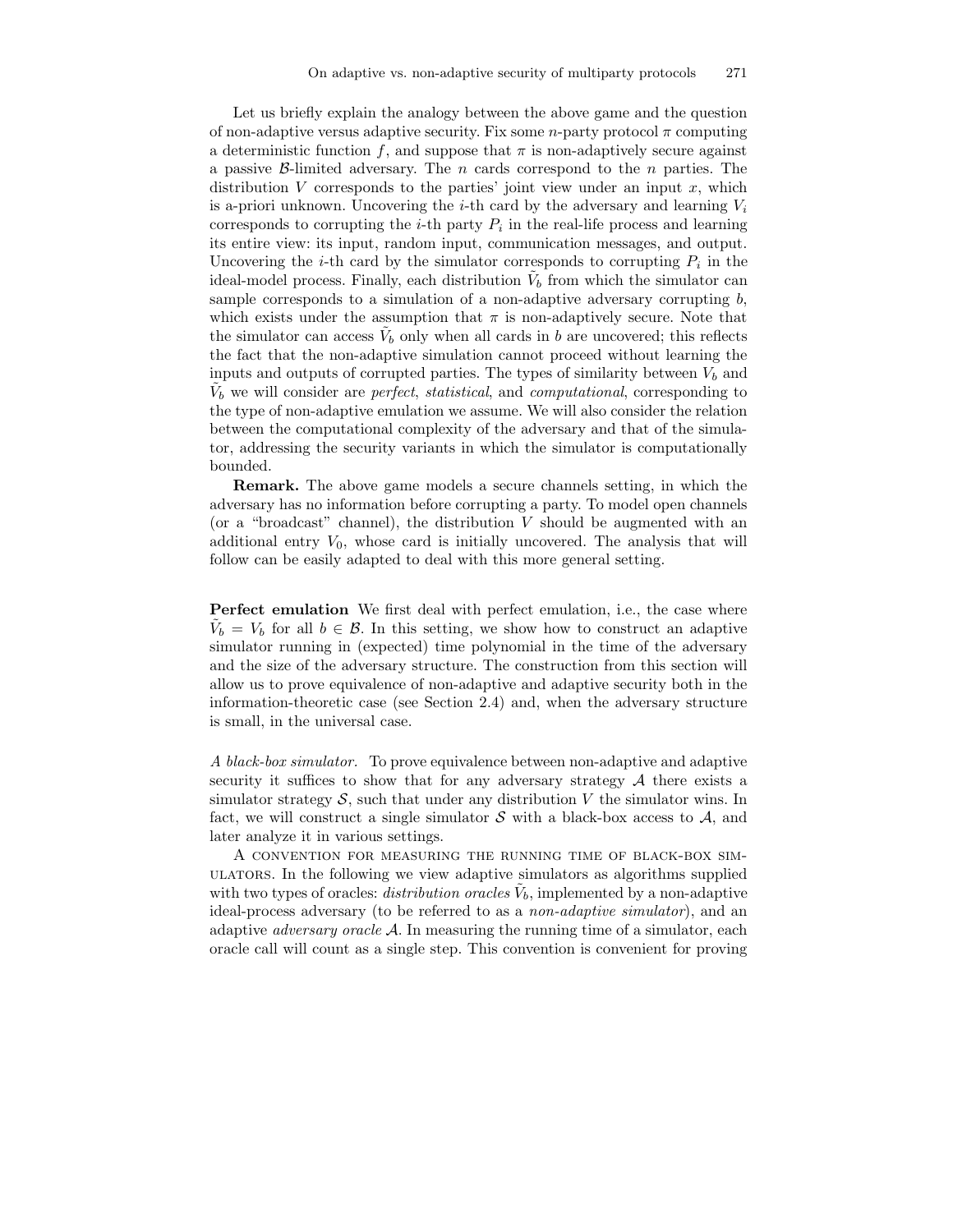#### 272 Ran Canetti et al.

universal security: If the protocol has universal non-adaptive security and the black-box simulator S runs in expected time  $\text{poly}(k)$  then, after substituting appropriate implementations of the oracles, the expected running time of  $\mathcal S$  is polynomial in k and the expected running time of  $A<sup>4</sup>$ .

In the description and analysis of  $S$  we will use the following additional notation. By  $v<sub>b</sub>$ , where v is an n-tuple (presumably an instance of V) and  $b\subseteq[n]$ is a set, we denote the restriction of  $v$  to its b-entries. For notational convenience, we assume that the entries of a partial view  $v<sub>b</sub>$ , obtained by restricting v or by directly sampling from  $\tilde{V}_b$  or  $V_b$ , are labeled by their corresponding b-elements (so that b can be inferred from  $v_b$ ). We write  $v \stackrel{A}{\rightarrow} b$  if the joint card contents (view) v leads the adversary  $A$  to uncover (corrupt) the set b at some stage. For instance,  $v \stackrel{A}{\rightarrow} \emptyset$  always holds. An important observation is that whether  $v \stackrel{A}{\rightarrow} b$ holds depends only on  $v<sub>b</sub>$ . This trivially follows from the fact that cards cannot be covered once uncovered. Hence, we will also use the notation  $v' \stackrel{A}{\rightarrow} b$ , where  $v'$  is a |b|-tuple representing a partial view.

In our description of the simulator we will adopt the simplified random variable notation from the game described above, but will revert to the original terminology of corrupting parties rather than uncovering cards.

Before describing our simulator  $S$ , it is instructive to explain why a simpler simulation attempt fails. Consider a "straight line" simulator which proceeds as follows. It starts by corrupting  $b = \emptyset$ . At each iteration, it samples  $\tilde{V}_b$  and runs the adversary on the produced view to find the first party outside  $b$  it would corrupt. The simulator corrupts this party, adds it to b, and proceeds to the next iteration (or terminates with the adversary's output if the adversary would terminate before corrupting a party outside b). This simulation approach fails for the following reason. When sampling  $\tilde{V}_b$ , the produced view is independent of the event which has lead the simulator to corrupt b. This makes it possible, for instance, that the simulator corrupts a set which cannot be corrupted at all in the real-life execution. The simulator  $S$ , described next, will fix this problem by insisting that the view sampled from  $\tilde{V}_b$  be consistent with the event that the adversary corrupts b.

## Algorithm of  $S$ :

- 1. Initialization:
	- Let  $b_0 = \emptyset$ . The set  $b_i$  will contain the first i parties corrupted by the simulator.
- 2. For  $i = 0, 1, 2, \ldots$  do:
	- (a) Repeatedly sample  $v' \stackrel{\text{R}}{\leftarrow} \tilde{V}_{b_i}$  (by invoking the non-adaptive simulator) until  $v' \stackrel{A}{\rightarrow} b_i$  (i.e., the sampled partial view would lead A to corrupt  $b_i$ ). Let  $v_i$  be the last sampled view. (Recall that  $v'$  includes the identities of parties in  $b_i$ .)

 $^{4}$  Note that when the protocol has universal non-adaptive security, a distribution  $\tilde{V}_b$ can be sampled in expected polynomial time from the view of an ideal-process adversary corrupting b.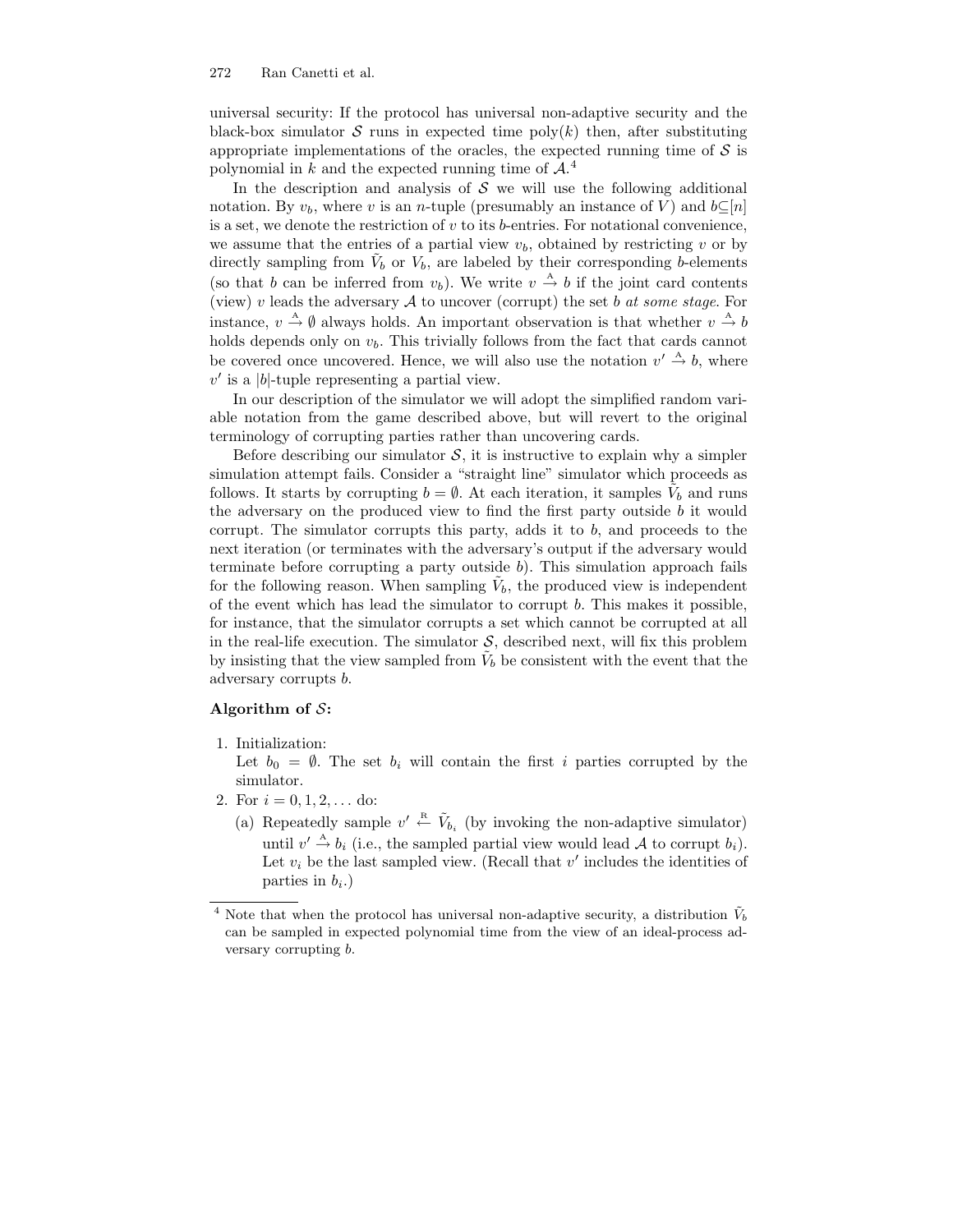(b) Invoke A on  $v_i$  to find the index  $p_{i+1}$  of the party which A is about to corrupt next (if any). If there is no such party (i.e.,  $A$  terminates), output  $v_i$ . Otherwise, corrupt the  $p_{i+1}$ -th party, let  $b_{i+1} = b_i \cup \{p_{i+1}\},$ and iterate to the next i.

The analysis of the simulator  $S$ , appearing in [CDDIM01], shows that in the case of a perfect non-adaptive emulation  $(\tilde{V}_b \stackrel{d}{=} V_b)$ : (1) S perfectly emulates A, and (2) the expected running time of  $S$  is linear in  $|\mathcal{B}|$ . We may thus conclude the following:

Theorem 5. For function evaluation protocols with passive adversary, universal perfect security, and  $n = O(\log k)$  parties, adaptive and non-adaptive security are equivalent.

Imperfect Emulation We next address the cases of statistical and computational security against a passive adversary. Suppose that we are given an imperfect (statistical or computational) non-adaptive simulator and attempt to construct an adaptive one. If we use exactly the same approach as before, some technical problems arise: with imperfect non-adaptive emulation, it is possible that a real life adversary  $A$  corrupts some set with a very small probability, whereas this set is never corrupted in emulated views. As a result, the loop in step (2a) of the algorithm of  $S$  will never terminate, and the expected time will be infinite. Consequently, it is also unclear whether  $S$  will produce a good output distribution when given access to imperfect non-adaptive simulation oracles  $\tilde{V}_b$ .

We start by showing that when the size of the adversary structure is polynomial, the simulator  $\mathcal S$  will indeed produce a (statistically or computationally) good output distribution even when given access to (statistically or computationally) imperfect non-adaptive simulators. Moreover, it will turn out that when the adversary structure is polynomial, the expected running time of  $\mathcal S$  is polynomial except with negligible probability. Later, we define a more sophisticated simulator  $\mathcal{S}'$  which achieves strict expected-polynomial time simulation, at the expense of requiring a stronger assumption on the size of the adversary structure.

Specifically, these results can be summarized by the following theorem, whose proof appears in  $[CDDIM01]$ .

**Theorem 6.** For function evaluation protocols with passive adversary and  $n =$  $O(\log k/\log \log k)$  parties, adaptive and non-adaptive security are equivalent under any notion of security. Moreover, with a relaxed notion of efficiency allowing a negligible failure probability, the bound on the number of parties can be improved to  $n = O(\log k)$ .

We remark that Theorem 6 is essentially tight in the following sense: when  $n = \omega(\log k)$ , adaptive security is separated from non-adaptive security even if the adaptive simulator is allowed to be computationally unbounded.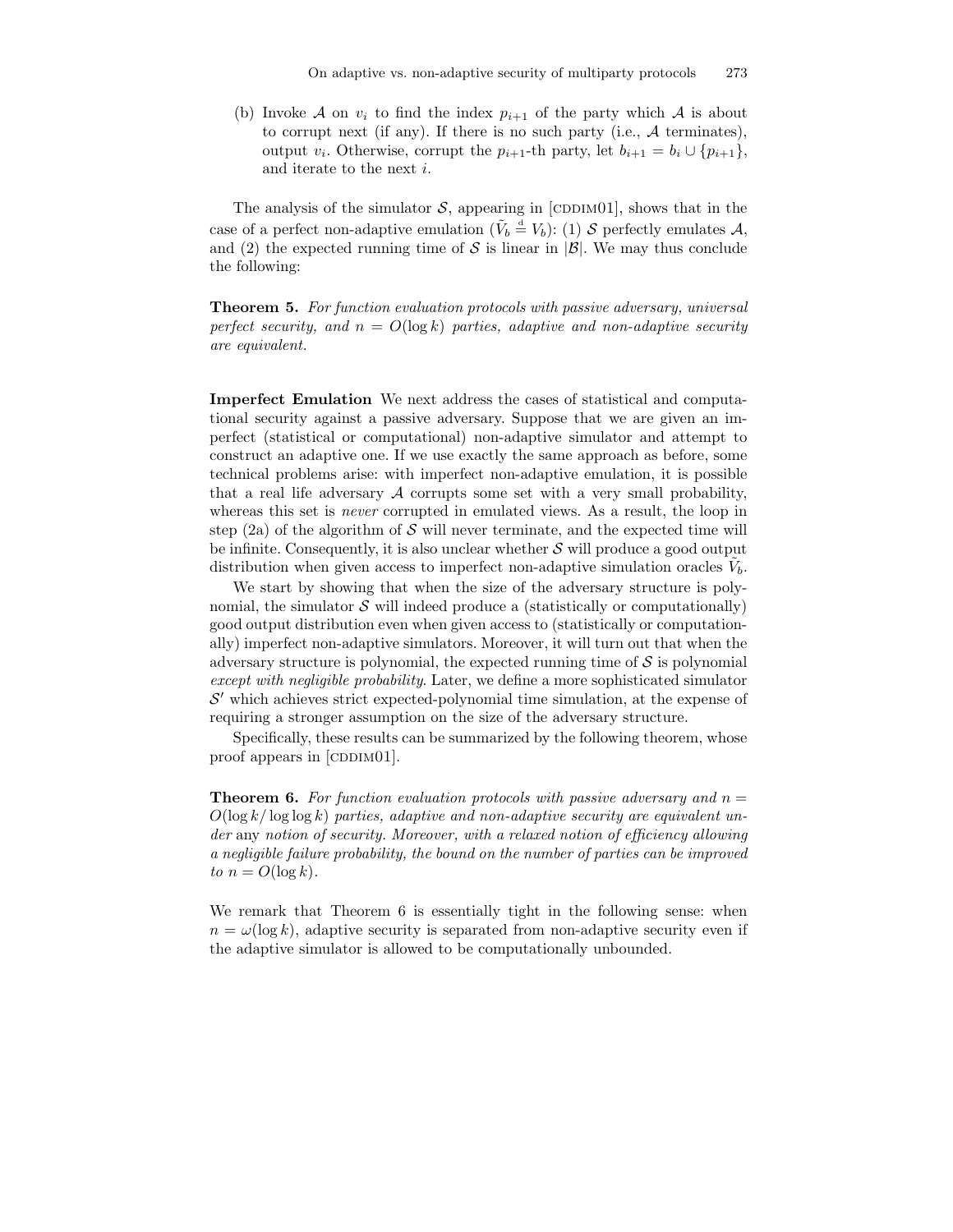## 2.4 Equivalence for passive adversaries and IT security

The analysis of the simulation from the previous section implies the following:

Theorem 7. For function evaluation protocols with passive adversary and perfect information-theoretic security, adaptive and non-adaptive security are equivalent.

Note that there is no dependence on the number of players in the above theorem.

# 3 Adaptivity vs. Non-adaptivity in the definition of Dodis-Micali-Rogaway

## 3.1 Review of the definition

For completeness, we start with a very short summary of the definition of secure multiparty computation by Micali and Rogaway, more specifically the version that appears in the paper by Dodis and Micali [DM00]. For additional details, please refer to  $[DM00]$ .

We have n players, each player  $P_i$  starts with a value  $x_i$  as input and auxiliary input  $a_i$ . We set  $a = (a_1, ... a_n); x = (x_1, ..., x_n).$ 

To satisfy the definition, a protocol  $\pi$  must have a fixed *committal round CR*, the point at which inputs become uniquely defined, as follows: The traffic of a player consists of all messages he sends and receives.  $\pi$  must specify *input- and* output functions that map traffic to input- and output values for the function  $f$ computed. The *effective inputs*  $\hat{x}_1^{\pi}, \dots, \hat{x}_n^{\pi}$  are determined by applying the input functions to the traffic of each player up to and including CR. So these values are the ones that players "commit to" as their inputs. The effective outputs  $\hat{y}_1^{\pi},...,\hat{y}_n^{\pi}$  are determined by applying the output functions to the entire traffic of each player.

For adversary A (taking random input and auxiliary input  $\alpha$ ), random variable  $View(\mathcal{A}, \pi)$  is the view of  $\mathcal{A}$  when attacking  $\pi$ . We define:

$$
History(\mathcal{A}, \pi) = View(\mathcal{A}, \pi), \hat{x}^{\pi}, \hat{y}^{\pi}
$$

The way  $A$  interacts with the protocol is as follows: in each round,  $A$  sees all messages from honest players in this round. He may then issue some number of corruption requests adaptively, and only then must he generate the messages to be sent to the remaining honest players.

The definition calls for existence of a simulator  $\mathcal S$  which may depend on the protocol in question, but not the adversary. The goal of the simulator is to sample the distribution of  $History(\mathcal{A}, \pi)$ . To do so, it is allowed to interact with A, but it is restricted to one-pass black-box simulation with no bound on the simulator's running time, i.e.,  $A$  interacts with  $S$  in the same way it interacts with  $\pi$ , and S is not allowed to rewind A. The simulator S gets an oracle O as help (where the oracle knows  $x, a$ ):

– If  $P_j$  is corrupted before CR, the oracle sends  $x_j, a_j$  to S.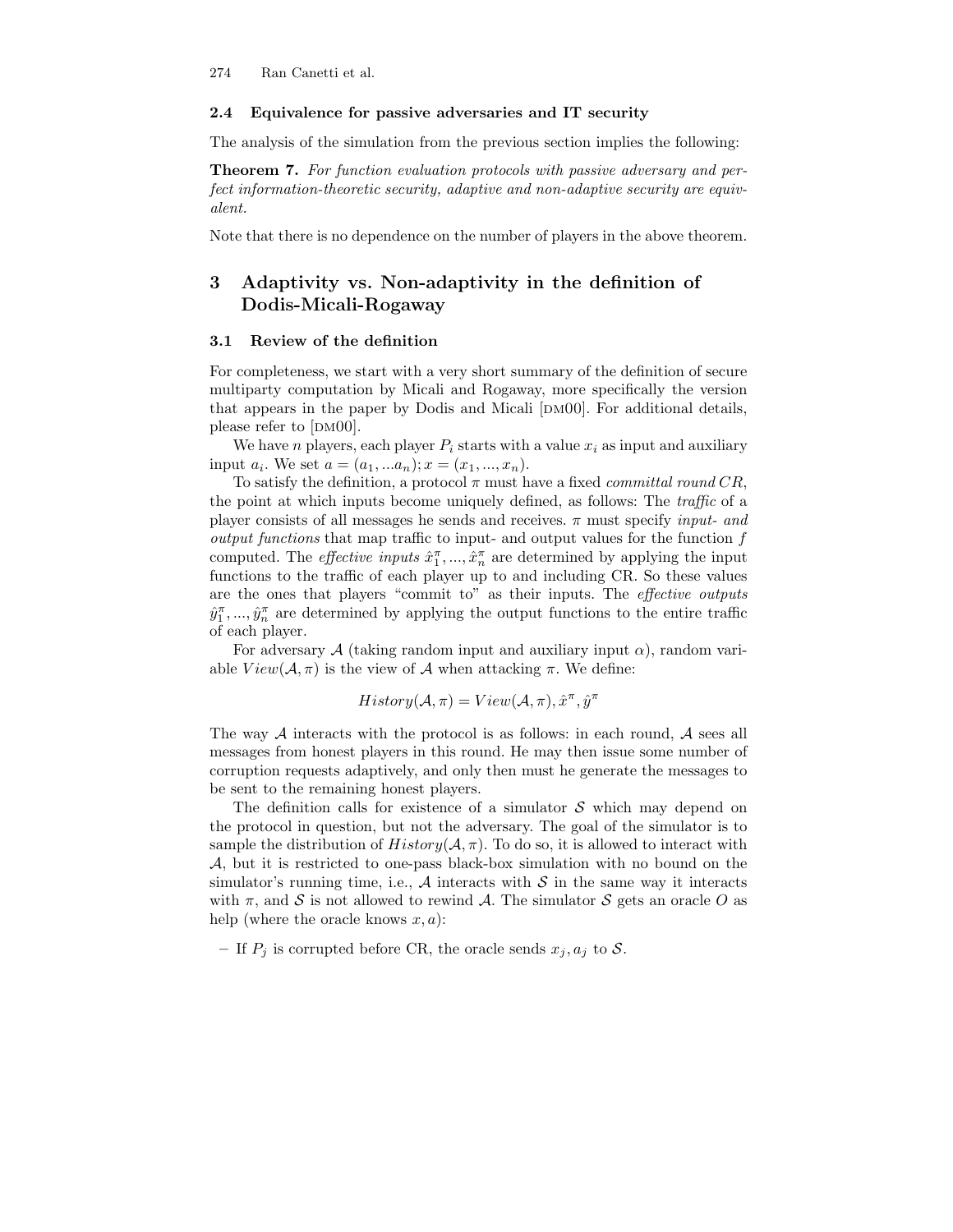- At CR, S applies the input functions to the view of A it generated so far to get effective inputs of corrupted players  $\hat{x}_{j}^{\mathcal{S}}$ . It sends these values to O.  $O$  computes the function choosing random input  $r$  and using as input the values it got from S for corrupted players and the real  $x_j$ 's for honest players. The result is  $\hat{y}^{\mathcal{S}} = (\hat{y}_1^{\mathcal{S}}, ..., \hat{y}_n^{\mathcal{S}})$ . O sends the results for corrupted players back to S.
- If  $P_j$  is corrupted in or after CR, O sends  $x_j, a_j, \hat{y}_j$  to S.

The random variable  $View(\mathcal{A}, \mathcal{S})$  is the view of  $\mathcal{A}$  when interacting with  $\mathcal{S}$ . The effective inputs  $\hat{x}^{\mathcal{S}}$  are as defined above, i.e., if a  $P_j$  is corrupted before CR, then his effective input  $\hat{x}_{j}^{\mathcal{S}}$  is determined by the input function on his traffic, else  $\hat{x}_j = x_j$ . The effective outputs  $\hat{y}^{\mathcal{S}}$  are defined as what the oracle outputs, i.e.  $\hat{y}^{\mathcal{S}} = f(\hat{x}^{\mathcal{S}}, r).$ <br>Historic A  $|\mathcal{S}| = V$ iserc A  $|\mathcal{S}| \hat{x}^{\mathcal{S}} \hat{y}^{\mathcal{S}}$ 

$$
History(\mathcal{A}, \mathcal{S}) = View(\mathcal{A}, \mathcal{S}), \hat{x}^{\mathcal{S}}, \hat{y}^{\mathcal{S}}
$$

We can now define that  $\pi$  computes f securely iff there exists a simulator S such that for every adversary A, and every  $x, a, \alpha$ ,

$$
History(\mathcal{A}, \mathcal{S}) \equiv History(\mathcal{A}, \pi)
$$

i.e., the two variables have identical distributions.

At first sight it may seem strange that the definition does not explicitly require that players who are honest up to CR actually commit to their real inputs, or that players who are never corrupted really receive "correct" values. But this follows from the definition:

**Lemma 1.** If  $\pi$  computes f securely, then the input- and output functions are such that if  $P_j$  remains honest up to CR, then  $\hat{x}_j^{\pi} = x_j$ . And if  $P_j$  is never corrupted, then  $\hat{y}_j^{\pi}$  is the j'th component of  $f(\hat{x}^{\pi}, r)$ , for a random r.

*Proof.* Consider an adversary  $A_j$  that never corrupts  $P_j$ . Then the first claim follows from  $x_j = \hat{x}_j^{\mathcal{S}}$  and  $History(\mathcal{A}_j, \mathcal{S}) \equiv History(\mathcal{A}_j, \pi)$ . The second follows from  $History(\mathcal{A}_j, \mathcal{S}) \equiv History(\mathcal{A}_j, \pi)$  and the fact that the correlation  $\hat{y}_j^{\mathcal{S}} =$  $f(\hat{x}^{\mathcal{S}}, r)_j$  between  $\hat{x}^{\mathcal{S}}$  and  $\hat{y}^{\mathcal{S}}$  always holds.

Note that this lemma continues to hold, even if we only assume static security.

#### 3.2 Equivalence of adaptive and non-adaptive security

It turns out to be convenient in the following to define the notion of a partial history, of an adversary A that either attacks  $\pi$  or interacts with a simulator. A partial history constrains the history up to a point at the start of, or inside round j for some j. That is, round  $j-1$  has been completed but round j has not. If  $j \leq CR$ , then such a partial history consists of a view of the adversary up to round j, and possibly including some part of round j. If  $j > CR$ , but the protocol is not finished, a partial history consists of a partial view of  $A$  as described before plus the effective inputs. Finally, if the protocol is finished at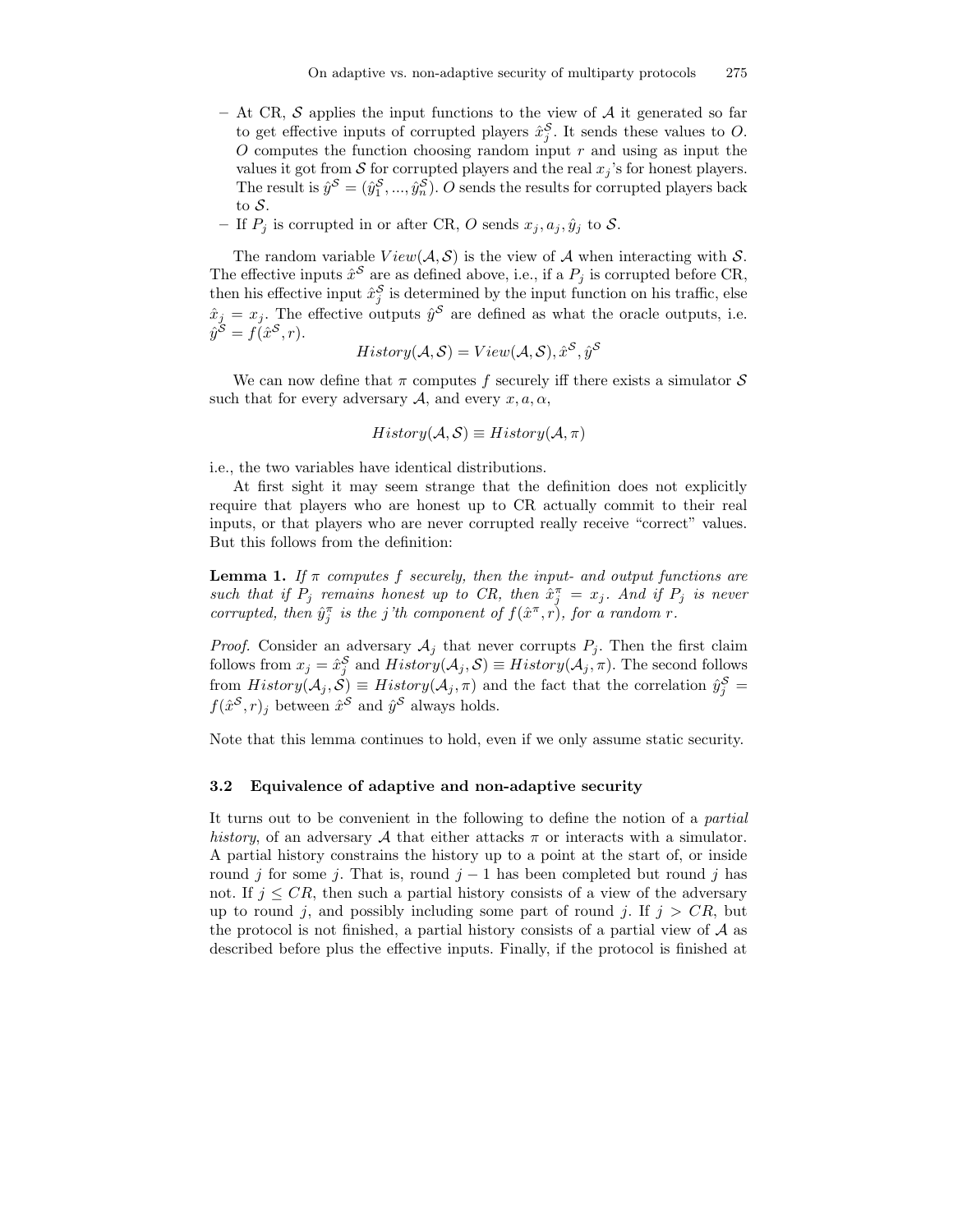round j, the history is as defined earlier: complete view of  $\mathcal A$  plus the effective inputs and outputs.

Note that if S is such that  $History(\mathcal{A}, \pi) \equiv History(\mathcal{A}, \mathcal{S})$ , then trivially it also holds that the partial histories of  $A, \pi$  and of  $A, S$  ending at any point are identically distributed. Moreover, since  $S$  never rewinds, the value of the partial history of  $A, S$  at some point in time will be fixed as soon as S has reached that point in the simulation.

We can then slightly extend the actions an adversary can take: a halting adversary  $A'$  is one that interacts with protocol or simulator in the normal way, but may at any point output a special halting symbol and then stop. In the simulation, if the simulator receives such a symbol, the simulation process also stops. The histories  $History(\mathcal{A}', \pi), History(\mathcal{A}', \mathcal{S})$  are defined to be whatever the partial history is at the point when  $A$  stops.

Trivially protocol  $\pi$  is secure in the above definition if and only if, for any halting adversary  $\mathcal{A}'$ ,  $History(\mathcal{A}', \pi) \equiv History(\mathcal{A}', \mathcal{S})$ . Note that this extension of the definition does not capture any new security properties, it is simply a "hack" that turns out to be convenient in the proof of the following theorem.

In the following we assume that there exists a static (non-adaptive) simulator  $\mathcal{S}_0$  such that for every *static* adversary  $\mathcal{A}_0$ , and every  $x, a, \alpha$ ,

$$
History(\mathcal{A}_0, \mathcal{S}_0) \equiv History(\mathcal{A}_0, \pi)
$$

We want to make a general simulator S that shows that  $\pi$  in fact is secure against any adaptive adversary  $A$ , in other words, we claim

Theorem 8. Adaptive and non-adaptive security are equivalent under the Dodis-Micali-Rogaway definition.

To this end, we construct a static adversary  $A_B$  (of the halting type), for every set B that it is possible for A to corrupt.  $A_B$  plays the following strategy, where we assume that  $\mathcal{A}_B$  is given black-box access to (adaptive) adversary  $\mathcal{A}$ , running with some random and auxiliary inputs  $r_A$  and  $\alpha^5$ :

### Algorithm of  $A_B$

- 1. Corrupt the set B initially. For each  $P_i \in B$ , initialize the *honest* algorithm for  $P_j$ , using as input  $x_j, a_j$  learnt from corrupting  $P_j$  (and fresh random input).
- 2. Start executing the protocol, initially letting the players in B play honestly, but keeping a record of their views. At the same time, start running  $\mathcal{A}$ .
- 3. Whenever A issues a corruption request for player  $P_j$ , we do the following: if  $P_i \in B$ , we provide A with  $x_i, a_i$  and all internal data of  $P_i$ . After this point, all messages for  $P_i$  are sent to  $A$ , and we let  $A$  decide the actions of  $P_j$  from this point. If  $P_j \notin B$ , output a halt symbol and stop.

<sup>&</sup>lt;sup>5</sup> We could also have given  $r_{\mathcal{A}}, \alpha$  as input to  $\mathcal{A}_B$ , letting it simulate the algorithm of A, but the set-up we use is more convenient in the following.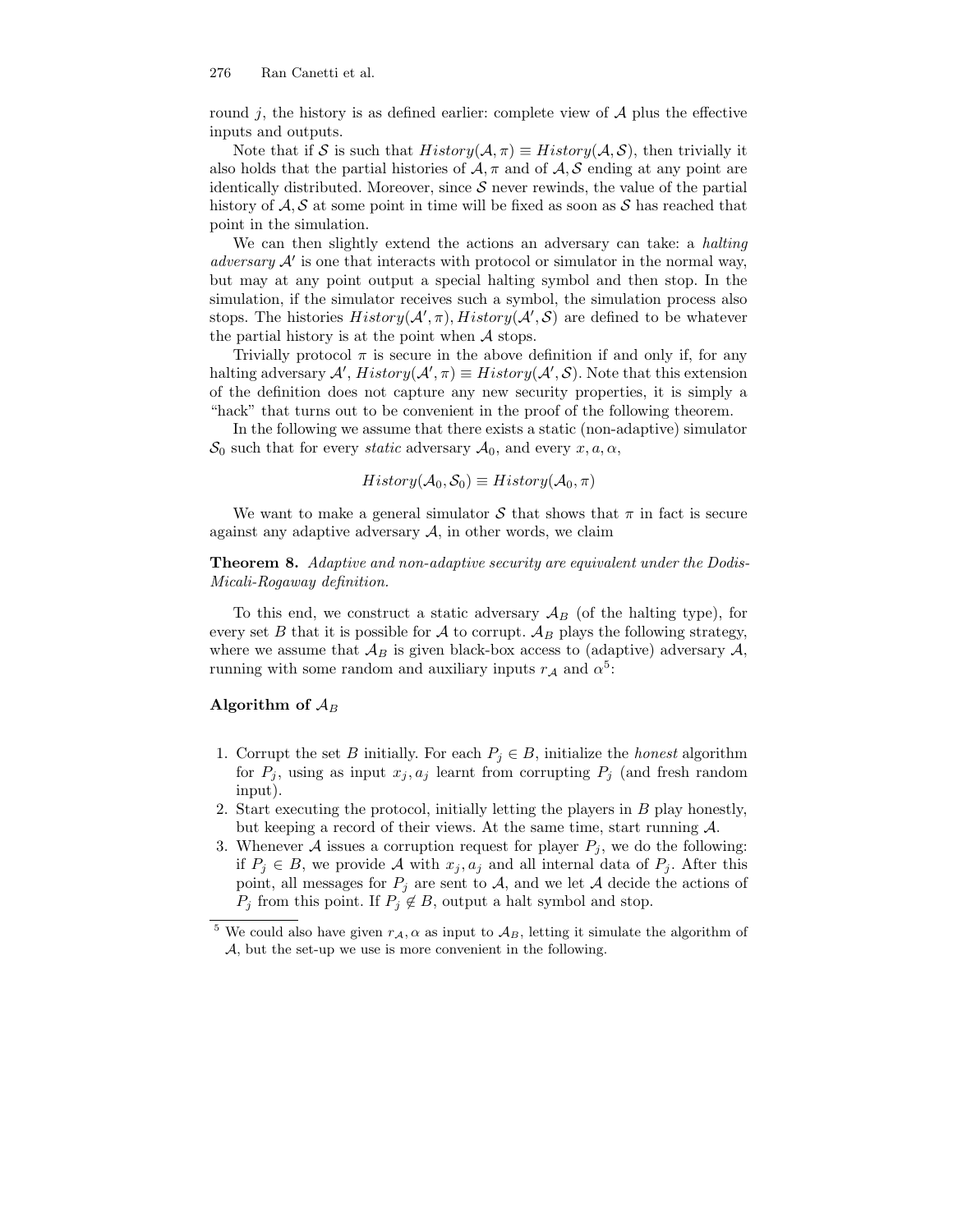The idea in the following is to use the assumed ability (by  $S_0$ ) to generate histories of  $\mathcal{A}_B$  attacking  $\pi$  to generate histories of  $\mathcal A$  attacking  $\pi$ . Note that in any round of  $\pi$ , the current history of  $\mathcal{A}_B$  contains both the (so far honest) history of 0 or more players that  $A$  has not yet corrupted, plus the view so far of A. So for any such (partial) history u of  $A_B$ , we let  $Aview(u)$  be the view of  $A$  that can be extracted from  $u$  in the natural way.

In particular, if u is a history of  $\mathcal{A}_B$  that ends after the final round of the protocol, then  $Aview(u)$  is a complete view of A where A corrupted only players in B, whereas if u ends before the protocol is complete,  $Aview(u)$  ends in the some round where  $A$  requested to corrupt some player outside  $B$ .

We are now ready to describe how a simulator  $S$  can be constructed. The full algorithm and analysis of  $\mathcal S$  are omitted for lack of space, and appear in  $[CDDIM01]$ . Here we give only the basic idea:

From the beginning, A has not corrupted any players. So we can create the start of a history by running  $(A_{\emptyset}, S_0)$  (recall that  $A_{\emptyset}$  runs A "in the background"). This will stop as soon as A corrupts the first player  $P_i$ . Say this happens in round *i*. Let *v* be the view of A we obtain from this. Recall that  $S_0$ provides perfect emulation. This means that in real life when  $A$  attacks  $F$ , we would with the same probability obtain a history where up to round  $i, A$  obtains view  $v$  and all players including  $P_j$  have been honest.

Now, by construction of  $A_{\{P_i\}}$  this same history up to round i can also be realized by  $A_{\{P_i\}}$  attacking F: the only difference is that from the beginning  $A_{\{P_i\}}$  and not the j'th player runs the honest algorithm of  $P_j$ . And again by assumption on  $S_0$ , the history can also be realized by  $A_{\{P_i\}}$  interacting with  $S_0$ .

We can therefore (by exhaustive search over the random inputs) generate a random history of  $S_0$  interacting with  $A_{\{P_i\}}$ , conditioned on the event that the view  $v$  for  $A$  is produced in the first  $i$  rounds (and moreover, this can be done without rewinding  $A$ ). This process may be inefficient, but this is no problem since we consider IT-security here. Once we succeed, we let  $(S_0, A_{\{P_i\}})$  continue to interact until they halt, i.e., we extend the history until the protocol is finished or A corrupts the next player (say  $P_{j'}$ ). In the former case, we are done, and otherwise we continue in the same way with  $A_{\{P_i, P_{i'}\}}$ .

Once we finish the CR, the effective inputs will be determined, and we will get resulting outputs from the oracle. Note here that since we only consider onepass blackbox simulation, we will never need to rewind back past the CR, which might otherwise create problems since then A could change its mind about the effective inputs. Thus also the one-pass black-box requirement is essential for the proof.

# References

- [b91] D. Beaver, "Secure Multi-party Protocols and Zero-Knowledge Proof Systems Tolerating a Faulty Minority", J. Cryptology, Springer-Verlag, (1991) 4: 75-122.
- [b97] D. Beaver, "Plug and Play Encryption", CRYPTO 97.
- [bh92] D. Beaver and S. Haber, "Cryptographic Protocols Provably secure Against Dynamic Adversaries", Eurocrypt, 1992.